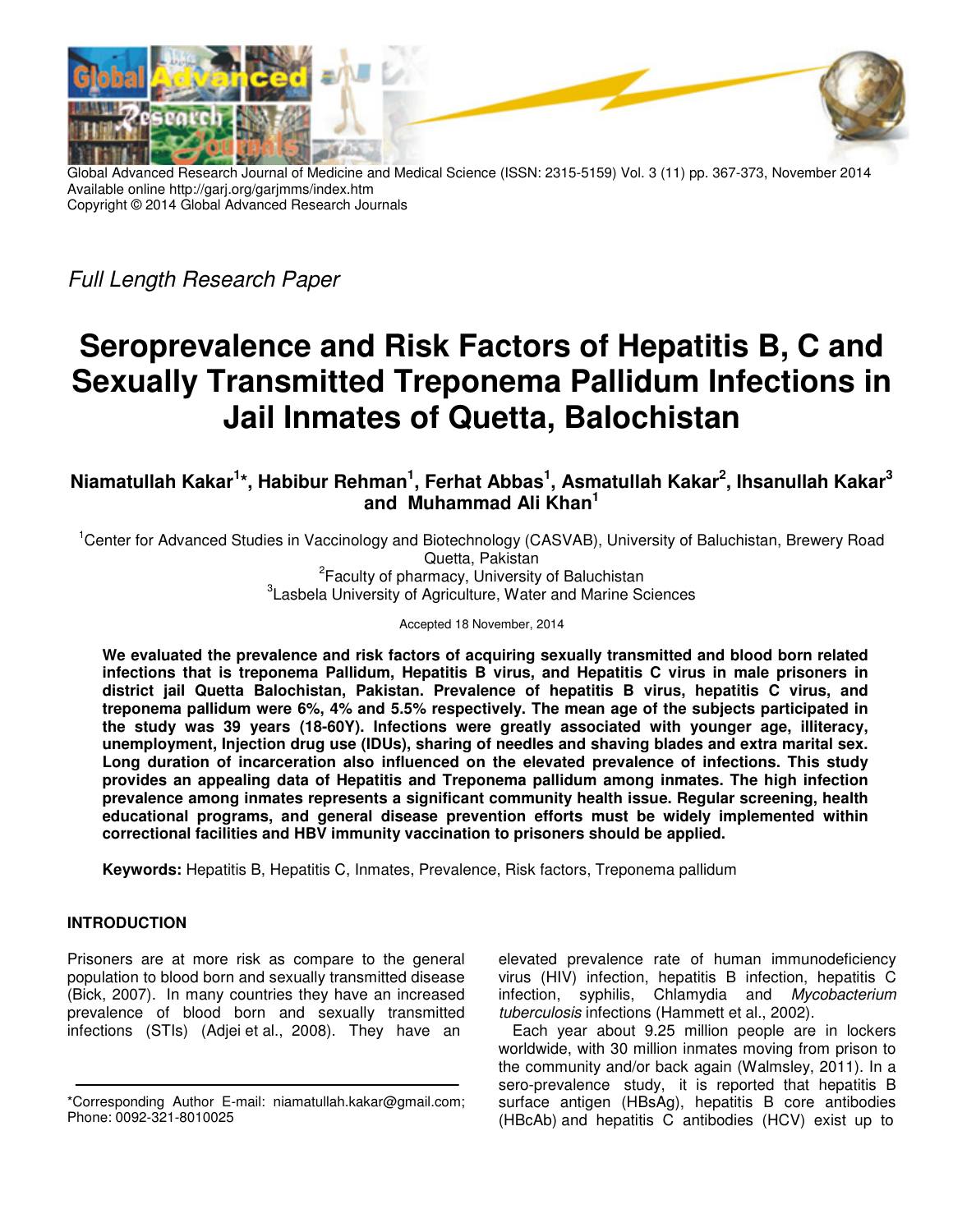42.9%, 46.03% and 53% respectively in prison inmates (Zary et al., 2012).

Prisoners generally come from marginalized settings; they are at increase risk to acquire HIV, HBV, HCV and TP infections. Because of their lifestyle and high risk behaviours that is, addict to injection inside and outside the prison, unsafe sex, and tattooing (Btler et al., 2007; Niveau, 2006). Injecting drug use is the most common and frequently risk factor after male-to-male contact and heterosexual habits till reported (Alizadeh et al., 2008).

Hepatitis is valid public health problem, affecting billion of people worldwide, mainly by viral hepatitis B and C. Both the infections are challenging health problem, spreading rapidly in developing countries, due to lack of health education and facilities, poverty, illiteracy and lack of availability of vaccination for hepatitis B (Hasan et al., 2010). In a report of world health organization there are 350 million people infected with chronic hepatitis-B and 170 million people with chronic hepatitis-C infections globally (Previsani and Lavanchy, 2002; WHO, 2008 ).

The tenth leading cause of death the HBV infections globally causing the death of 563000 and hepatitis C of 366000 deaths each year (Perz et al., 2006). Pakistan with its large population of 165 million is the worst affected region with hepatitis B and C globally. Middle East and Indian sub-continent is of intermediate endemicity with HBV infection, where the chronic hepatitis B virus carrier rate among the general population is 2-5% (WHO, 2008). In Bangladesh there is lack of actual data regarding the hepatitis B virus infection in the general population. The studies conducted there have only selected the high risk groups, such as drug addict, commercial sex worker, health workers, prisoners and hospitalized patients (Rumi et al., 1998). The available global data suggest an elevated prevalence and transmission of infectious disease of TB, HIV, HBV, HCV and syphilis in prisons (stuckler et al., 2008).

The relation between incarceration and high transmission of blood-borne viruses, such as human immunodeficiency virus, hepatitis B virus, hepatitis C virus and syphilis in prisons has been known for several years (Catalan-Soares et al., 2000; Haber et al., 1999). Prisons are breeding place for infectious disease; they are easily accessible for screening and for the improvement of health and/or alter the course of disease (Abdul et al., 2010). Injecting drug use is the more common and frequently reported risk factor increasing the prevalence of infectious disease (Alizadeh et al., 2005). Other risk factors analyzed for causing higher prevalence of these infections in prisoners are; previous imprisonment, tattooing, and high risk sexual behaviours such as having multiple sex partners, homosexuality and not using condom (Skoretz et al., 2004).

In a study of Taylor and friends indicated a growing fact that human immunodeficiency virus (HIV), hepatitis B virus (HBV) and hepatitis C virus (HCV) infections have

actually been carried to individuals, while they were in prison (Taylor et al., 2000). Compared to the general population, prisoners globally continue to demonstrate a significantly higher prevalence of hepatitis B, C and HIV infections (Weinbaum et al., 2005). Unlike in Europe and America, in our country Pakistan, there is a deficiency of printed data on HIV, HBV and HCV infections among prison inmates.

To our knowledge there was no past study or data on risk factors associated with the high prevalence and the epidemiological status of HBV, HCV and syphilis infections available among male prisoners in district jail Quetta, Balochistan. Assessment of extent and sources of risk factors will facilitate about how to screen for these infections, collect data on the prevalence of disease in order to conclude the preventive measures to protect the public and audit the arrangement of health care and treatment. Thus, the aim of this study is to investigate the prevalence and risk factors of syphilis, and hepatitis B and C virus infections by serological methods among men incarcerated in the central jail Quetta Balochistan, Pakistan.

## **MATERIALS AND METHODS**

## **Study Area**

We conducted a cross sectional study in district Jail Quetta, Pakistan. This facility serves as the principal incarceration venue for adult males of different crimes. The study protocol was approved by the Inspector General (IG) Prisons.

## **Recruitment Process and Study Population**

Two hundred male prison inmates were recruited for this study. Prior to the study informed consents were obtained. Socio-demographic and risk assessment information was collected on self-administered questionnaires. A representative sample size suspected as viral and bacterial infected after their clinical sign and symptoms collected by medical doctor/paramedical staff investigated for Hepatitis B surface antigen (HBsAg), Hepatitis C antibodies (HCV) and treponema pallidum (TP) causing syphilis.

Prisoners had full authority to accept or refuse to take part in the study. Each participant was explained that his acceptance or refusal would not affect their incarceration nor their possibility for parole. Those did not consent to participate were excluded from the study.

#### **Specimen Collection**

About five milliliters (ml) of blood were aseptically collected from each prison inmate by venipuncture of the cubital vein using sterile disposable syringes. Each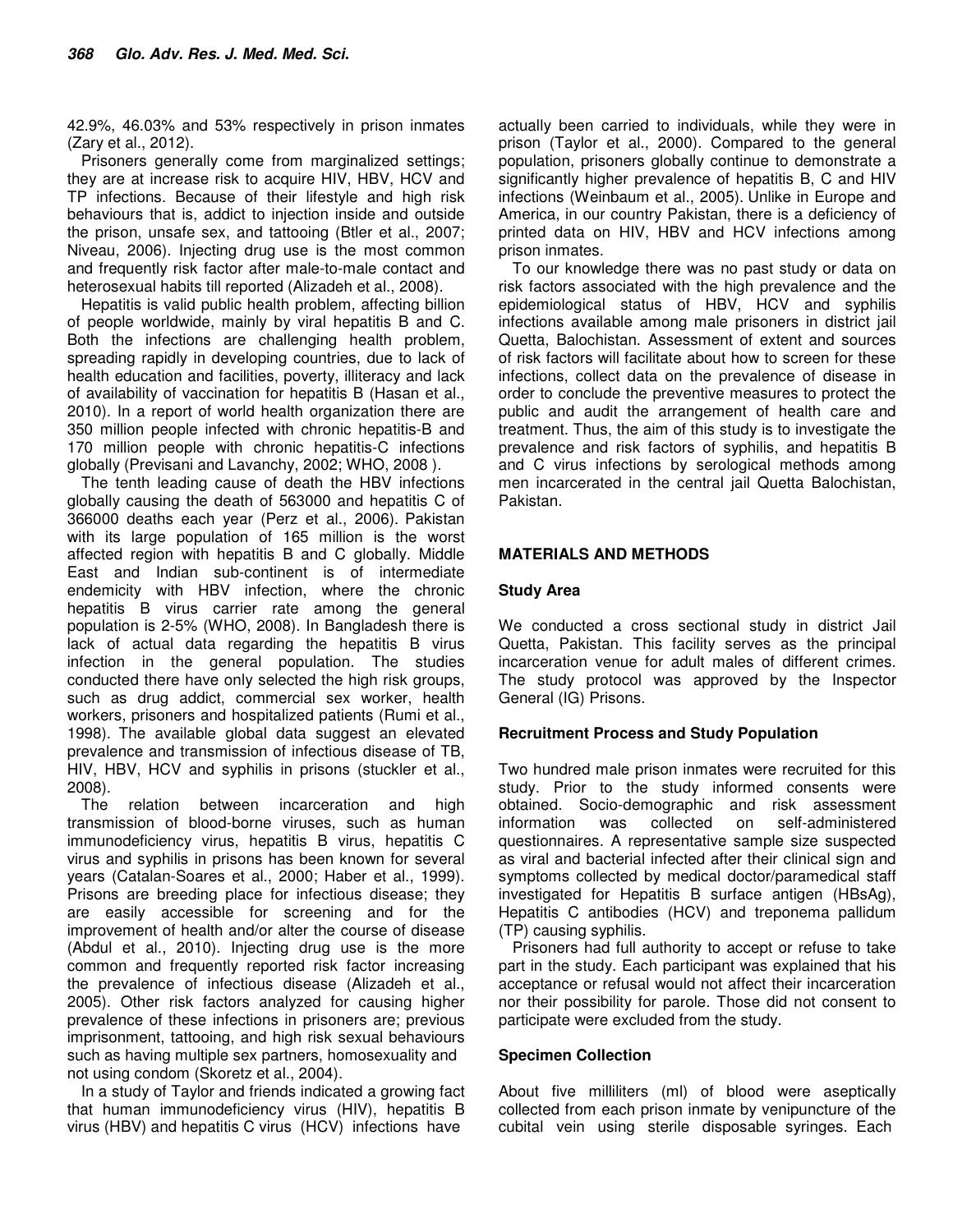**Table 1.** Sociodemographic characteristics of inmates Tested for tuberculosis

| $S+$ | <b>VARIABLE</b>                          | # Of Prisoners (%) | HBV Pos (%) | $HCV$ Pos $(\%)$ | TP Pos $(\%)$ |  |  |  |
|------|------------------------------------------|--------------------|-------------|------------------|---------------|--|--|--|
| 1.   | Age (years)                              |                    |             |                  |               |  |  |  |
|      | 18-30                                    | 142 (71)           | 5(3.5)      | 3(2.1)           | 7(4.9)        |  |  |  |
|      | $31 - 40$                                | 26(13)             | 2(7.6)      | 2(7.6)           | 1(3.8)        |  |  |  |
|      | 41-50                                    | 21(10.5)           | 5(23.8)     | 2(9.5)           | 2(9.5)        |  |  |  |
|      | $>50$                                    | 11(5.5)            | 0(00)       | 1(9.0)           | 1(9.0)        |  |  |  |
| 2.   | Education                                |                    |             |                  |               |  |  |  |
|      | Illiterate                               | 113 (56.5)         | 8(7.0)      | 7(6.1)           | 7(6.1)        |  |  |  |
|      | Literate                                 | 87 (43.5)          | 4(4.5)      | 1(1.1)           | 4(4.5)        |  |  |  |
| 3.   | Married                                  |                    |             |                  |               |  |  |  |
|      | Yes                                      | 78 (39)            | 6(7.6)      | 6(7.6)           | 5(6.4)        |  |  |  |
|      | No                                       | 122(61)            | 6(4.9)      | 2(1.6)           | 6(4.9)        |  |  |  |
| 4.   | Previous Occupation                      |                    |             |                  |               |  |  |  |
|      | Employed                                 | 15(7.5)            | 3(20)       | 0(00)            | 2(13.3)       |  |  |  |
|      | Unemployed                               | 42 (21)            | 0(00)       | 0(00)            | 1(2.3)        |  |  |  |
|      | On Daily wages                           | 143 (71.5)         | 9(6.2)      | 8(5.5)           | 8(5.5)        |  |  |  |
| 5.   | Duration of Incarceration                |                    |             |                  |               |  |  |  |
|      | $<$ 1 year                               | 86 (43)            | 8(9.3)      | 6(6.9)           | 7(8.1)        |  |  |  |
|      | 1-2 years                                | 70 (35)            | 3(4.2)      | 2(2.8)           | 3(4.2)        |  |  |  |
|      | 2-3 years                                | 29 (14.5)          | 1(3.4)      | 0(00)            | 0(00)         |  |  |  |
|      | > 4 years                                | 15(7.5)            | 0(00)       | 0(00)            | 1(6.6)        |  |  |  |
| 6.   | <b>IDUs</b>                              |                    |             |                  |               |  |  |  |
|      | Yes                                      | 35 (17.5)          | 7(20)       | 4(11.4)          | 6(17.1)       |  |  |  |
|      | No                                       | 165 (82.5)         | 5(3.0)      | 4(2.4)           | 5(3.0)        |  |  |  |
| 7.   | Opium/Chars addict                       |                    |             |                  |               |  |  |  |
|      | Yes                                      | 33(16.5)           | 5(15.1)     | 6(18.1)          | 6(18.1)       |  |  |  |
|      | <b>No</b>                                | 167 (83.5)         | 7(4.1)      | 2(1.1)           | 5(2.9)        |  |  |  |
| 8.   | Sharing of syringes before incarceration |                    |             |                  |               |  |  |  |
|      | Yes                                      | 27(13.5)           | 6(22.2)     | 4(14.8)          | 5(18.5)       |  |  |  |
|      | <b>No</b>                                | 173 (86.5)         | 6(3.4)      | 4(2.3)           | 6(3.4)        |  |  |  |
| 9.   | Sharing of shaving blades                |                    |             |                  |               |  |  |  |
|      | Yes                                      | 20(10)             | 5(25)       | 4(20)            | 3(15)         |  |  |  |
|      | <b>No</b>                                | 180 (90)           | 7(3.8)      | 4(2.2)           | 8(4.4)        |  |  |  |
| 10.  | <b>Extramarital sex</b>                  |                    |             |                  |               |  |  |  |
|      | Yes                                      | 21(10.5)           | 3(14.2)     | 3(14.2)          | 10(47)        |  |  |  |
|      | <b>No</b>                                | 179 (89.5)         | 9(5.0)      | 5(2.7)           | 1(0.5)        |  |  |  |
| 11.  | Homosexuality                            |                    |             |                  |               |  |  |  |
|      | Yes                                      | 05(2.5)            | 0(00)       | 0(00)            | 3(60)         |  |  |  |
|      | No                                       | 195 (97.5)         | 12(6.1)     | 8(4.1)           | 8(4.1)        |  |  |  |

sample was placed in sterilized plain tubes. Serum separated into sample vials and stored at -4°C until analyzed.

#### **Questionnaire**

Jail health care staff and study team were trained in data collection and sampling techniques. All 200 consenting participants completed a structured questionnaire assessing socio-demographic characteristics, and risk factor profile for the infections under investigation.

## **Assay Procedure**

A 5 ml blood sample was collected from willing participants. Specimens were tested in virology section at

Fatima Jinnah General and Chest Hospital Quetta, Pakistan to detect hepatitis B surface antigen, anti-HCV antibodies and treponema pallidum (TP). Kit of the Abbott Laboratories was used for screening. All samples were tested according to the manufacturer's instructions.

## **RESULTS**

#### **Basic Socio demographic Profile**

This study included 200 prisoners participated in the study. Table 1 outlines the basic socio-demographic characteristics of the prisoners. The mean age of the respondents was 39 years (range 18-60). All the selected prisoners were male. Seventy eight 78 (39.0%) of the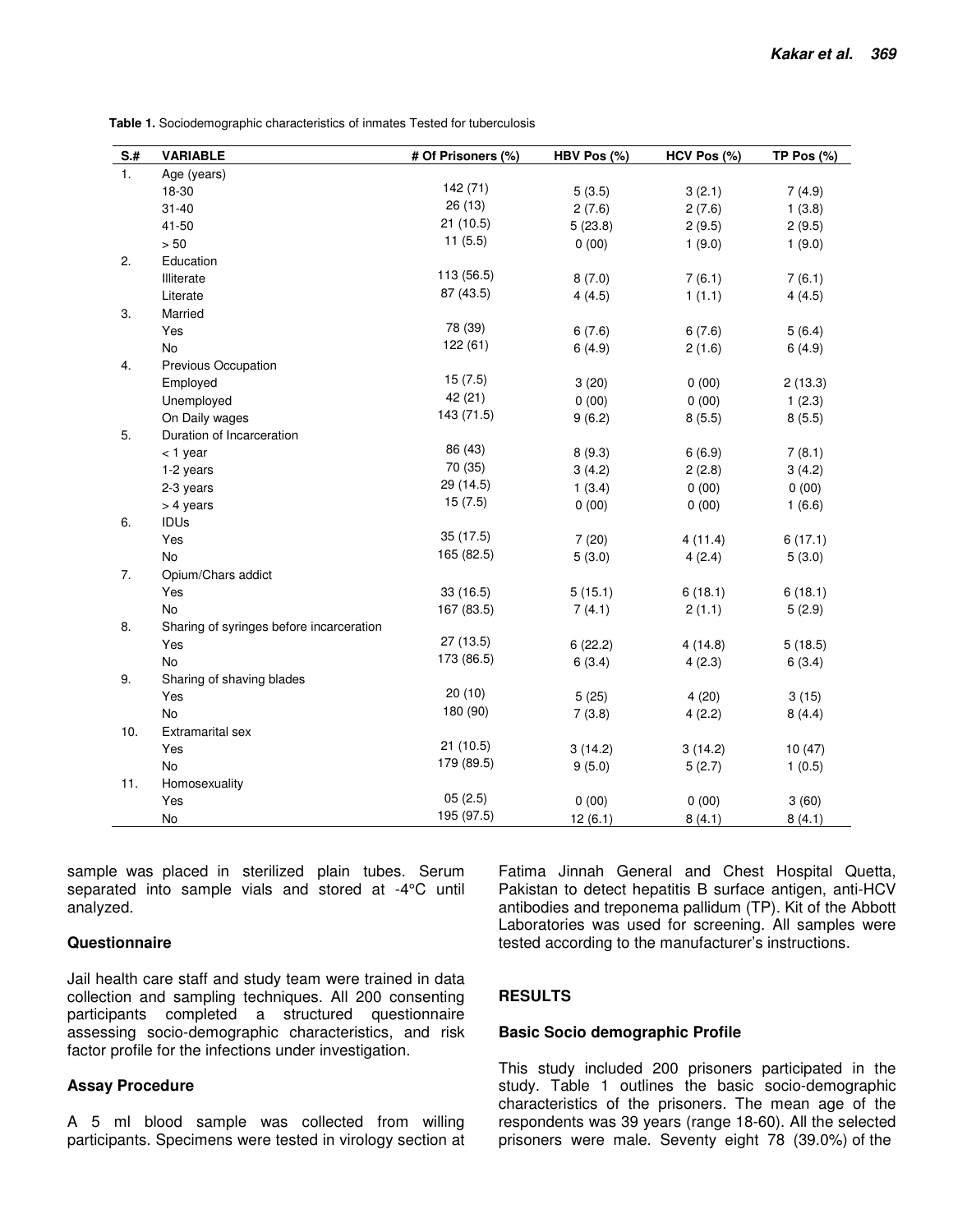|     | <b>Sharing of</b><br>syringes | <b>Sharing of</b><br>shaving blades | <b>IDUs</b> | <b>Addict of</b><br>chars/opium | <b>Extramarital</b><br>sex | <b>Duration of</b><br>incarceration | Younger<br>age | <b>Illiteracy</b> |
|-----|-------------------------------|-------------------------------------|-------------|---------------------------------|----------------------------|-------------------------------------|----------------|-------------------|
| HBV |                               |                                     |             |                                 |                            |                                     |                |                   |
| HCV |                               |                                     |             |                                 |                            |                                     |                |                   |
| тp  |                               |                                     |             |                                 |                            |                                     |                |                   |

|  |  | Table 2. Risk factors comparison for HBV/HCV/TP Positivity |
|--|--|------------------------------------------------------------|
|  |  |                                                            |

prisoners were married. More than half 113 (56.5%) were Illiterate. literacy rate was 43.5% with very few number reported with formal education. Before being they locked, 42 (21.0%) were unemployed, 15 (7.5%) were employed, and 143 (71.5%) prisoners working on daily wages. Large number of the prisoners 86 (43%) were having less than one year of duration incarceration. 70 (35%) prisoners were of 1-2 years of incarceration, there were only 15 prisoners having more than 4 years of duration of incarceration.

35 (17.5%) prisoners were of injecting drug user (IDUs) before incarceration. 33(16.5%) were having a habit of using opium/chars. 27 (13.5%) were answered as they share contaminated syringes/needles of each others. 20 (10%) prisoners were interviewed as having a habit of sharing of shaving blades. 21 (10.5%) prisoners had a history of extramarital sex and 05 (2.5%) were involved in homosexuality.

## **Prevalence**

A total of 200 male prison inmates with the mean age of 39 years (range 18-60 Y) participated in the study. 12 (6.0%) were seropositive for hepatitis B surface antigen (HBsAg), 08 (4.0%) were positive for hepatitis C antibodies (HCV), and 11 (5.5%) were positive for treponema pallidum (TP). One prisoner co-infected for hepatitis B and treponema pallidum (TP), while the other for hepatitis C and treponema pallidum (TP). None of the prisoners were co-infected with hepatitis B and C.

## **Risk factors for the Positivity of Hept B, C and TP**

Table 2 outline the major risk factors in increasing the prevalence of hepatitis and syphilis infections. Mostly of the viral and bacterial infected prisoners were of the younger age (18-30 years) had the highest seroprevalence rate of hepatitis B 05 (3.5%), hepatitis C 3 (2.1%) and TP 7 (4.9%). Illiteracy also showed high risk in the prevalence of these infections. High proportions of the prisoners were poorly educated and mostly did not have the correct knowledge of HBV and HCV and TP transmission modes. In our study among 113 (56.5%) illiterate prisoners, 8 (7.0%) were infected with HBV, 7 (6.1%) with HCV and 7 (6.1) with TP.

Unemployment or lack of employment also played

important role in elevating the prevalence of these infection in prison and in society. Hundred and fourty three (71.5 %) prisoners were working on daily wages bases before incarceration, which usually not available daily. This unemployment or lack of employment leads the people socioeconomically disadvantaged and become involve in unethical or illegal activities of chars, opium, IDUs etc. In our study among these 143 prisoners, nine 9 (6.2%) were positive for HBV, 8 (5.5%) for HCV and 8 (5.5%) were positive for TP. In class of addict of chars/opium 5 (15.1%) were involve in HBV, 6(18.1%) in HCV and 6(18.1%) were of TP positive. In IDUs 7 (20%) were Hepatitis B positive, 4(11.4%) Hepatitis C and 6(17.1%) were positive for treponema pallidum. Twenty prisoners (10 %) were involve in sharing of blades, having infection of hepatitis B 5(25%), hepatitis C 4(20%), TP 3 (15%) respectively. Other major risk factor found was sharing of reuse or contaminated needles by IDUs. In our study 27 (13.5%) prisoners were involve in sharing of contaminated syringes/needles, among which 6 (22.2%) prisoners were infected with hepatitis B, 4(14.8%) were hepatitis C. The prevalence of infection was higher in prisoners using contaminated syringes and prisoners with IDUs; as expected. Higher prevalence was also noted in prisoners involve in extramarital sex. Ten (47%) of the prisoners found positive for TP among 21 prisoners involve in heterosexuality, while 3 (60 %) were positive for TP among five prisoners involve in homosexuality.

## **DISCUSSION**

Knowledge of the prevalence and circulation of blood born viruses and sexually transmitted diseases (STDs) in different parts of the world is important for the planning of preventive measures and for the development of vaccination programs. The comparison of their prevalence among prisons, and with the general population in the same geographical area is important to provide a basis for action and changes in health policy, education and clinical practice. Prison data provide epidemiological observation into a subset of high risk population's at lower cost than comparable community surveys (White, 1999).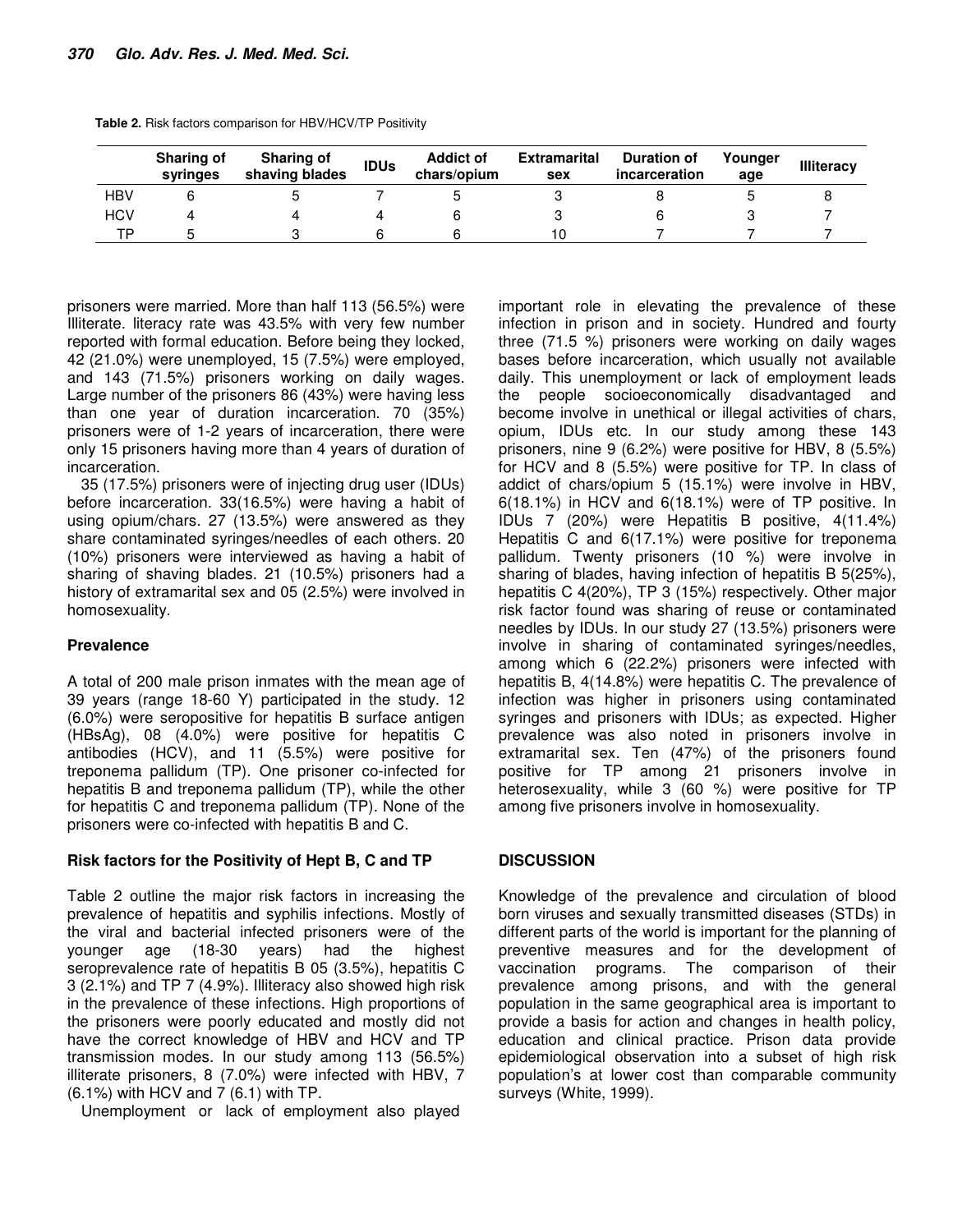The prisoners have poor literacy rates, low socioeconomic intensity, closed/overcrowded living condition, insufficient ventilation, poor health and many had been incarcerated previously, as seen in other prison studies (Stuckler et al., 2008).

The purpose of this study was to work out the seroprevalence of hepatitis B, C and treponema pallidum among male prisoners in district jail Quetta Balochistan, Pakistan. The current study, which is believed to be the first in the province, provides actual evidence for an outbreak of HBV, HCV and TP occurring within prison.

According to the statistical calculation obtained in this study, HBV infection has been detected in 12 (6.0 %) prisoners, HCV in 8 (4.0%) prisoners and TP in 11 (5.5 %) subjects in the prison. Two prisoners were co-infected with HBV, HCV and TP. One was co-infected with hepatitis-B and treponema pallidum and the other one was co-infected with hepatitis-C and treponema pallidum. None of the inmates had the co-infection of hepatitis B with Hepatitis C.

Compared to the general population, prisoners globally continue to demonstrate significantly higher prevalence of blood born and sexually transmitted infections (Adjei et al., 2006). In a study of Qureshi et al, estimated the prevalence of hepatitis B surface antigen (HBsAg) was 2.5%, hepatitis C antibodies (HCV Ab) 4.8%, is one of the highest rates in the world (Qureshi et al., 2010).

According to the study of Nadeem et al, 9.8% of hepatitis B infection (HBsAg) prevalence detected in the general population of the province Balochistan (Nadeem et al., 2011). In a seminar June 2011, Dr Huma Qureshi highlighted the high prevalence rate in the province, topping the prevalence of hepatitis B in Balochistan (4.3%) chased by Sindh (2.5%), Punjab (2.4%) and Khyber Pakhtunkhwa (1.3%) (Dawn, 2011). In a serological study by Marri and Ahmed, the prevalence of hepatitis B surface antigen (HBsAg) in Quetta was reported to be 11.0% (Marri and Ahmed, 1997).

In a report of world health organization the prevalence rate of HBV, HCV and TP are higher among the male prisoners than in reports from the general population in Pakistan (Ali et al., 2008).

In our study a theatrical increase noted in the prevalence of HBV, HCV and TP infection in the younger age group of 18-30 years. The prevalence of HBV was noted to be (3.5%), HCV (2.1%) and treponema pallidum (4.9%) showing alarming sign for hepatitis control program. Illiteracy also found an important risk factor and play important role in spreading the infection. Major part of the study prisoners didn't know about the correct knowledge of infection and their transmission. In our study high proportion of risk in prisoners were from illiterate (56.5 %) or with low level of literacy rate. Prevalence of HBV, HCV and TP found in this group of prisoners were (7.0%), (6.1%) and (6.1%) respectively.

Unemployment or lack of employment make the people mentally disturb and lead to participate in illegal activities

of using chars, opium/heroin and injection drug use etc.

In a study of Husa P and Ovesna P highlighted the low level of employment as risk factors in the prevalence of Hepatitis C in the country (Husa and Ovesna, 2011). In our study we found only (7.5%) of prisoners were employed in government and non-government organization. Among these, 3 were hepatitis B, 2 prisoners were reactive for TP and none of the prisoners was Hepatitis C. When this employment data is compared with unemployed and daily wages employment, we found a high prevalence among the unemployment group. The prevalence rate among this group was (6.2%), (5.5%) and (7.8%) for Hepatitis B, C and TP respectively.

Drug addiction brings about serious and severe problems and endangers public and individual health. The problems and disease occurs due to injection easily leads individual deaths. The prevalence of Hepatitis B, C and TP was considerably higher in prisoners who were Injection drug users than none IDUs. In our study findings there were 35 (17.5%) prisoners were IDUs, among which 20% prisoners HBV, 11.4% HCV and 17.1 % were of TP infected. High prevalence rates of HCV and HBV infections among IDUs also have been reported in Iran (Masoumeh et al., 2012). Viral hepatic infections are spreading through the contaminated needles and syringes commonly shared by injectable drug users, it is accepted that IDUs frequently have a higher prevalence of these infections as compared to the general population particularly (Zohreh and Gholamreza, 2010).

In a behavioral survey 1994 in Sindh prisons on genital ulcers and urethritis, concluded that sexually transmitted disease rates would be a serious problem in the prison population (Akhtar et al., 1999).

In a study of Kazi et al, found high prevalence rate of syphilis 8.9% among prisoners in Pakistan (Abdul et al., 2010). In our study we found the prevalence rate of treponema pallidum (5.5 %) of not a stereotypically low prevalence rate from a Muslim country Pakistan. Paid for sex with female was the major significant predictor for treponema pallidum positively, but this might reflect social response bias because male-to-male sex is not ethically acceptable in Pakistani society and is refused, though bit prevalent. In our study the prevalence of TP were more in prisoners involve in extramarital sex i.e. 10 (90.9%). Five prisoners were involved in habits of homosexuality among which three were positive for TP.

In an epidemiological study in prisoners in Brazil, 13.9% prisoners were positive for HIV and 22.8% for syphilis (Strazza et al., 2004). In a study of sabitu et al., 14.9% inmates were reported have had sexual intercourse in prison. These sexual encounters were founded, 56.2% in homosexual and 43.8% in heterosexual cases (Sabitu and Joshua, 2009). Prisoners may receive new infections during their incarceration period, due to overcrowding, insufficient ventilation, poor nutrition, weak diagnosis and treatment, poor hygiene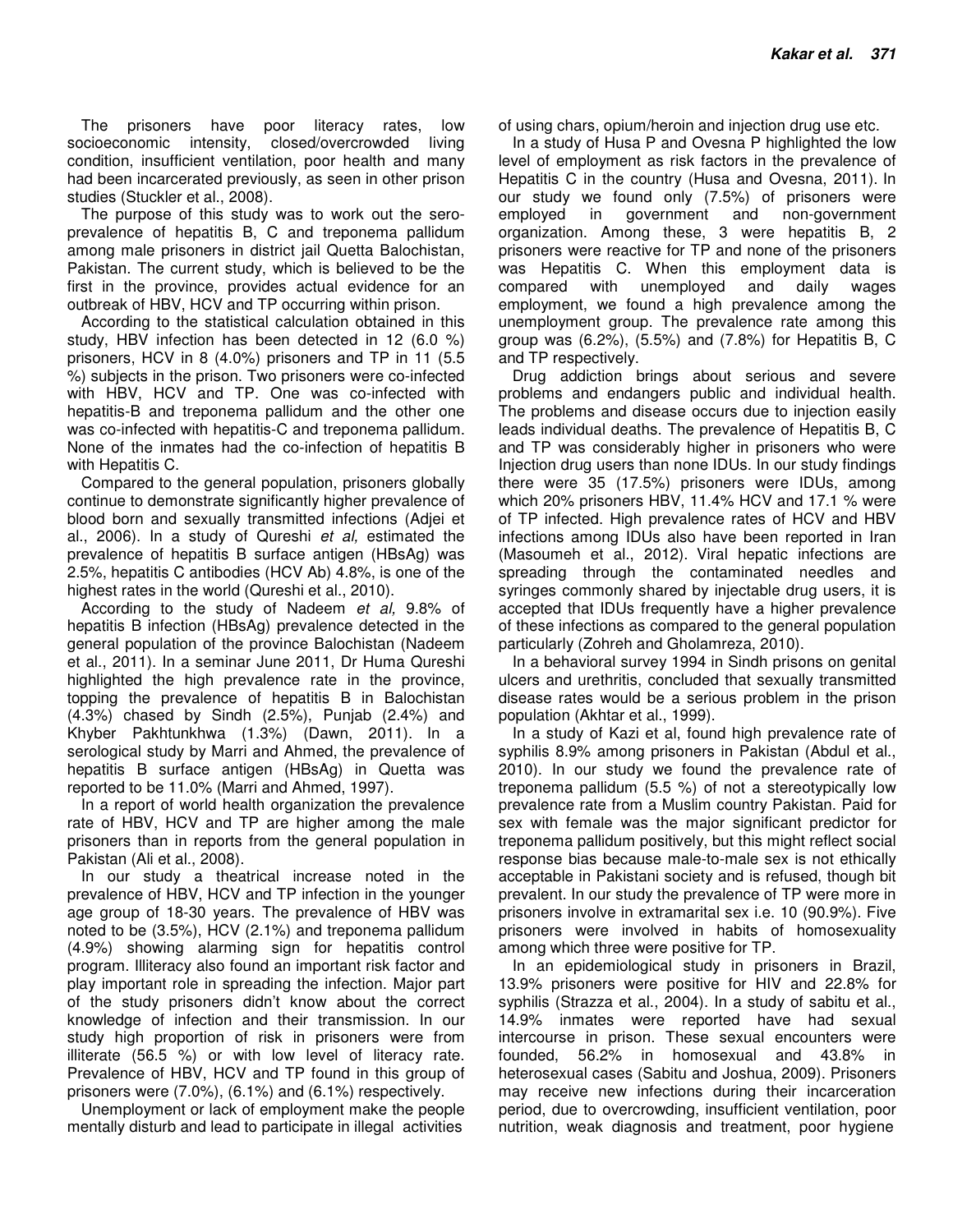control and absence of harm reduction efforts like condom use and/or unsterilized needle use and unexpected shifting to other facilities (Bick, 2007). Prisoners before being locked in prison, highly active in high risk activities such as injecting drug using, tattooing and using unsterilized needles and sexual activities. They are the key transmitter of infections when are being locked in prison, although banned, but some time these activities also takes place inside prison (Clark and Cameron, 2004).

Duration of incarceration in both lower and upper income countries are incubator for spreading the infectious disease (Comfort and Grinstead, 2007). In our study the prisoners having about a year of incarceration were more positive for HBV (9.3%), HCV (6.9%) and TP (8.1%) showing a high risk factor during which prisoners become involve or continue the unethical activities within prisons as well, affecting/spreading the infection in other prisoners and in the society after being locked. Infected prisoners ultimately arrive to their homes and to the society and can smoothly disseminate their infections through sensitive attitude i.e. through oral, genital or through blood transfusion. In our study 78(39%) prisoners were married, among which 6 (7.6%), 6 (7.6%), 5 (6.4) were positive for HBV, HCV and TP respectively. These prisoners on releasing may easily transfer the infection to their life partners.

Substance abuse was common 33 (16.5) as was needle user. HBV, HCV and TP Positivity rate were 5 (15.1), 6 (18.1), 6 (18.1) respectively. Prisoners shared their shaving blades before and after incarcerations were 20 (10%) and their Positivity rate for HBV, HCV and TP were 5(25%), 4(20%), 3(15%) respectively. The prisoners having habits of sharing of needles with each other were in the percentages of 22.2%, 14.8% and 18.5% showing major risk factor in disseminating the viral and bacterial infections.

## **CONCLUSION**

This study provides an appealing data of hepatitis B, hepatitis C and Treponema pallidum to prevent these infections among inmates. Active and untreated HCV, HBV and TP infection among jail inmates can lead to transmission in both civilian and incarcerated populations. The morbid and insecure manner of acting such as tattooing, piercing, use of unsterilized blades, extramarital sex with paid sex worker with very low condom use, and drug addiction were the most important factors related to infection.

Prison based screening program enable intervention among the inmates through disease detection and also preventing viral hepatitis through vaccination. The high prevalence of hepatitis and treponema pallidum in jail need successful vaccination programs and can made

health, education, and social services within a prison setting by long-term investment.

## **ACKNOWLEDGEMENTS**

The authors would like to thanks Dr. Mohammad Ashraf for their laboratory expertise and support at Fatima Jinnah General and Chest Hospital Quetta and Mr. Nadir khan for their endless hours of assistance during diagnostic procedure.

#### **REFERENCES**

- Abdul MK, Sharaf AS, Cathy AJ, Shepherd BE, Vermund SH (2010). Risk factors and prevalence of tuberculosis, human immunodeficiency virus, syphilis, hepatitis B virus, and hepatitis C virus among prisoners in Pakistan. Int. J Infect. Dis. 14: 60-66.
- Adjei AA, Armah HB, Gbagbo F, Ampofo WK, Quaye Ik, Hesse IF, Mensah G (2006). Prevalence of human immunodeficiency virus, hepatitis B virus, hepatitis C virus and syphilis among prison inmates and officers at Nsawam and Accra, Ghana. J Med Microbiol. 55: 593- 597.
- Adjei AA, Armah HB, Gbagbo F, Ampofo WK, Boamah I, Adu-Gyamfi C, Asare I, Hesse IF, Mensah G (2008). Correlates of HIV, HBV, HCV and syphilis infections among prison inmates and officers in Ghana: A national multicenter study. BMC infect Dis. 8: 33.
- Akhtar S, Luby SP, Rahbar MH (1999). Risk behaviors associated with urethritis in prison inmates, Sindh. J. Pak. Med. Assoc. 11: 268-73.
- Ali S, Quereshi H, Vermund SH (2008). Prevalence and risk factors of Hepatitis B and C infections in Pakistan. Int. J. Infect. Dis. 13: 9-19.
- Alizadeh AH M, Alavian SM, Jafari K, Yazdi N (2005). Prevalence of hepatitis C virus infection and its related risk factors in drug abuser prisoners in Hamedan, Iran. Worl J. Gastroentrol. 11: 4085-4089.
- BICK JA: Infection control in jails and prisons. Clin. infect. Dis. 45: 1047- 55.
- Btler T, Boonwaat L, Hailstone S, Falconer T, Lems P, Ginley T, Read V, Smith N, Levy M, Dore G, Kaldor J (2007). The 2004 Australian prison entrants blood born virus and risk behaviour survey. Aust. N Z J public Health. 31: 44-50.
- Catalan-Soares BC, Almeida RTP, Carneiro-Proietti ABF (2000). Prevalence of HIV-1/2, HTLV-I/II, hepatitis B Virus (HBV), hepatitis C virus (HCV), Treponema pallidum and trypanosoma cruzi among prison inmates at Manhuacu, Minas Gerais State, Brazil. Rev. Soc. Bras. Med. Trop. 33: 27-30.
- Clark M, Cameron DW (2004). Health of prisoners, and the public health: no man is an island. J. Int. Assoc. Physicians AIDS Care. 3: 44.
- Comfort Ml, Grinstead O (2004). The carceral limb of the public body: jail inmates, prisoners, and infectious disease. J. Int. Assoc. Physicians AIDS Care. 3: 45-8.
- Haber PS, Parsons SJ, Harper SE, White PA, Rawlinson WD, Lioyd AR (1999). Transmission of hepatitis C within Australian prisons. Med. J. Aust. 171: 31-33.
- Hammett TM, Harmon MP, Rhodes W (2002). The burden of infectious disease among inmates of and releases from US correctional facilities 1997. Am. J. Public Health. 92: 1789-1794.
- Hasan A, Nur NH, Rothermundt C, Brooks A, Bardhan P, Hossain L, Salam Ma, Hassan MS, Beglinger C, Gyr N (2010). Prevalence and risk factors of Hepatitis B and C virus infections in an impoverished urban community in Dhaka, Bangladesh. BMC Infectious Disease. 10: 208.
- Hepatitis B Hepatitis C. Geneva: World health Organization; 2000 (accessed August 2008). World Health Organization fact Sheets.
- Hepatitis B: 2008 http://www.who.int/mediacentre/factsheets/fs204/en